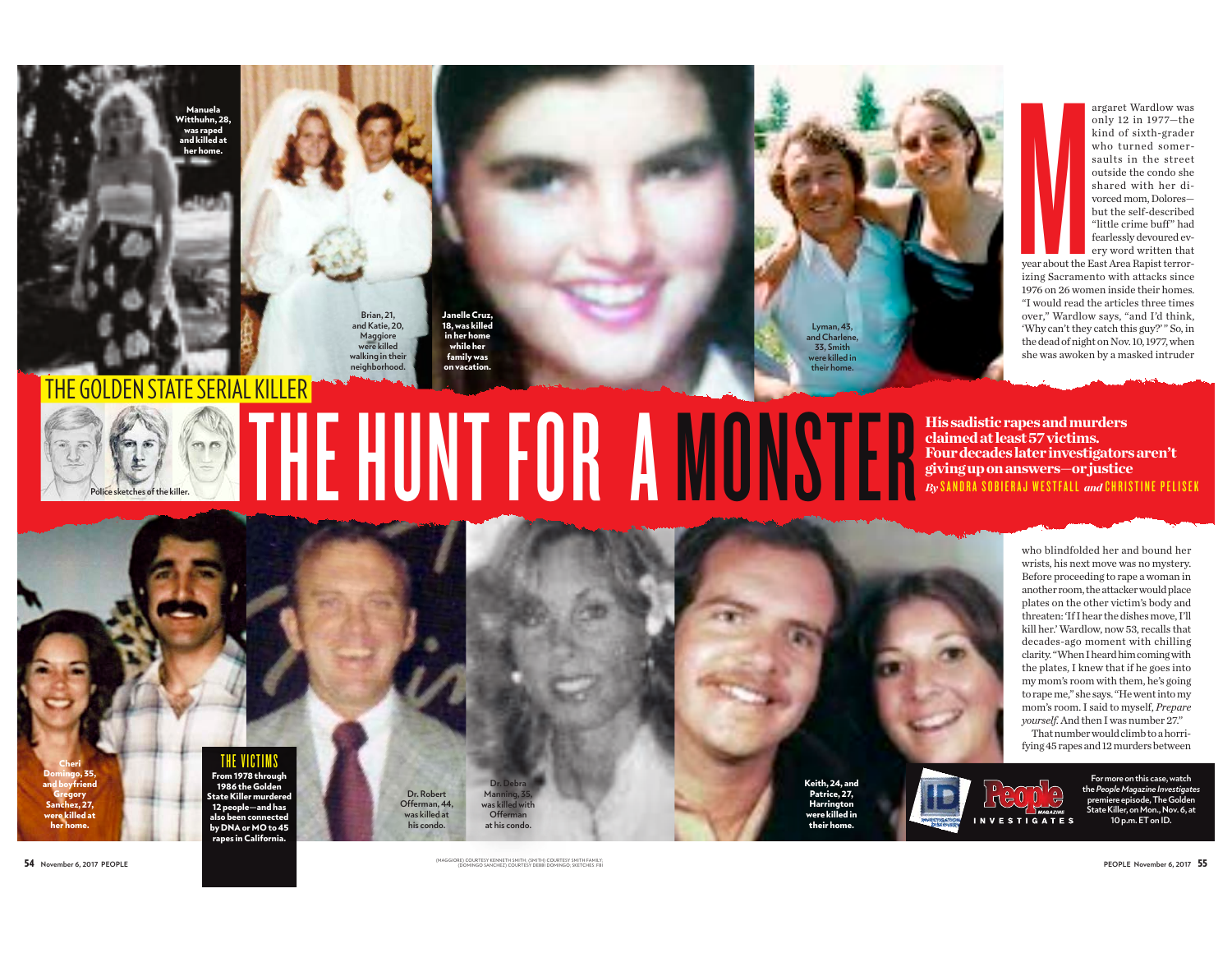the years 1976 and 1986, as the East Area Rapist-who was later known as the Original Night Stalker and then the Golden State Killermade his increasingly violent migration from the California capital to the San Francisco Bay Area, Santa Barbara and Southern California's Orange County. It was one of the longest and most vicious crime sprees in the nation's history, including more than 120 home burglaries and victims ranging in age from 12 to 41, including women at

home with their children and wives in bed with their husbands. And because the Golden State Killer's reign of terror largely predated the 911 system, surveillance cameras. DNA analysis and the Internet, he was never identified or caught. It wasn't until 2001 that analvsis of what DNA evidence remained (Contra Costa County was the only Northern California jurisdiction to keep the evidence past the statute of limitations for sexual assault cases) even linked the Northern California rapes to the Southern California homicides. Now the FBI is offering a \$50,000 reward as investigators across California try to finally catch the notorious monster who held the state hostage more than 40 years ago. "Back then he could have been hiding in plain sight." says Sacramento County Sheriff's



#### For a time she felt guilty. "Maybe I was<br>wearing a short skirt when he targeted<br>me, which is ridiculous. You didn't talk about rape 40 years ago," Sandle says. She and her son (ca. 1976) didn't discuss it until he was in col "He remembers a robber came into our house, but that is all."

Department Deputy Paige Kneeland, who serves on the task force coordinating information. Today she tracks more than 1,000 suspects and some 160 binders "busting at the seams" with evidence printouts, making sure that no lead goes unexplored. "We have his DNA," says Kneeland. "We just need a name to match it."

For FBI special agent Marcus Knutson, it's a visceral mission: "We have talked to the victims on this case and a lot of them, to this day, still look over their shoulder. That rips my heart out. I would like to get this thing solved so they can feel free of this guy."

FEB. 2, 1978

**After taunting** 

#### $\bullet\bullet\bullet$ Jane Sandler was rape vic-

tim No. 5, and what happened to the Air Force Reserves nurse on the morning of Oct. 5, 1976. illustrated early on the depravity of the monster. Sandler's 3-year-old son had just crawled into bed with her as her husband left their Citrus Heights ranch house around 6 a.m. for work at nearby McClellan Air Force Base, Sandler, now 71. remembers every detail: "I heard the garage door close, and the next thing

I know there is a light shining down my hall, and I am saving to my husband. What did you forget? That's when I looked up, and there is this masked man with a ski mask and a large knife. He knew when my husband would be gone." The intruder scraped her breast with the knife before tying her up, gagging and blindfolding mother and son side by side. "I don't even remember being raped. When he untied my legs and I knew what he was going to do, I leaned over and couldn't feel my son there. So all I remember is the fear: Where is my son? Did he kill him?" Her son was unhurt, but the trauma may have cost her her marriage, which she admits was negatively impacted, and, for a time, her sobriety. Now more than 13 years sober. Sandler considers them lucky to be among their attackCLUES TO A KILLER'S ID

Publicizing crime-scene details can lead<br>to a breakthrough, says Schubert,<br>the Sacramento D.A. "Someone knows."

**STOLEN CHINA** In October 1978 the kille took 14 place settings of this Noritake Polonaise pattern– plus Reed & Barton Majesty silverware-from his first Concord, Calif., rape victim.

er's first victims: "He got sicker."

Local officials in Sacramento held town meetings on the crimes, and at one of those forums a man stood up to say, "If he ever comes to my house, I'll kill him." Months later that man and his wife were attacked, leading investigators to believe the rapist, more brazen and now using a gun, had been at the meeting. In some cases he took his rape victims' phone numbers and sadistically rang them months or even years later. Victim No. 14 got a call, believed to be his last, in April 2001, 24 years after he raped her. "He said, 'Remember when we played?'" says Contra Costa investigator Paul Holes, who has

been working the case I SAY, DON'T LET since 1994. "She'd remarried and had a different **ME DREAM ABOU** address: he had to take time to find her."

### $\bullet\bullet\bullet$

The rapist turned to murder in February 1978. when newlyweds Katie, -JANE SANDLER 20, and Brian Maggiore.

21, were walking their dog Thumper in Rancho Cordova and crossed paths with him. Brian and Katie were both shot dead. "They were just starting their lives together." says Katie's brother Ken Smith. "I really hope the person is still

alive: I would like this to be solved."

APPROXIMATELY STIMES

FAMILY HEIRLOOM- 1920'S VINTAGE

ั⁄า

**TELLTALE RING?** 

Police hope someone

recognizes this

women's size-4.5

white-gold band

with yellow-gold

bows framing a ruby,

stolen in '77 from a

Sacramento victim

LADIES RING - SIZE 4 1/2

 $\leftarrow$ 

BINDINGS<br>The killer rapist

sometimes used

pre-knotted

shoelaces to tie up his victims. Other

ligatures were<br>fashioned from

drapery cords or rope.

'EVERY NIGHT

THE RAPIST.

WHITE GOLD

WHITE GOLD

FILIGREE-FRI

YELLOW GOLD

 $BOWS$ 

Deb Domingo and Michelle Cruz have carried the scars of the Golden State Killer since each was in her teens. Domingo was 15 and rebelling-"breaking curfew, smoking, spending too much time with

boys"-when she last spoke to her mom, Cheri, from a pay phone in downtown Santa Barbara in July 1981. Deb's furious exclamation of "Why don't you just stay out of my life!" before she slammed the phone haunted her for years. But this



On June 18 a 23-year-old woman is raped by a man wearing only a mask and<br>a T-shirt at her home in Rancho Cordova, east of downtown Sacramento

Katie Maggiore,<br>who are walking their dog in Rancho Cordova.

his first victim with a phone call, the rapist-who's now attacked as many as 30 omen—moves on to murder, fatally **NOVEMBER 1978** hooting Brian and

Though police don't know it yet, the attacker has committed 41 rapes and two murders in two years, and evidence is mounting



Police find three pieces of notebook paper near the me of a rape victim—an architectural-type ٰ drawing of a<br>eighborhood and a ran against a sixth-grade teacher. Despite the Offerman and Dr. Debra Offerman's condo



**MARCH 1980** AUGUST 1980-**Lyman and** 1986 Charlene Smith **The Golden State** Killer murders Keith are fatally bludgeoned in and Patrice Harrington; their Ventura. Calif., home Manuela Witthul Cheri Domingo and .<br>harlene had also been raped, and Gregory Sanchez; pes used in the and Janelle Cruz. murders are **DNA** advances will similar to those ater connect him to used in other 45 rapes and attacks. 12 murders.

# **ER CASE**  $009 - 2012$ **PARTIAL** 2011-201

A task force cr risina investigators and inalists from Northern and Southern California work the Golden State Killer case. The FBI offers a \$50,000 reward for info leading to his arrest.